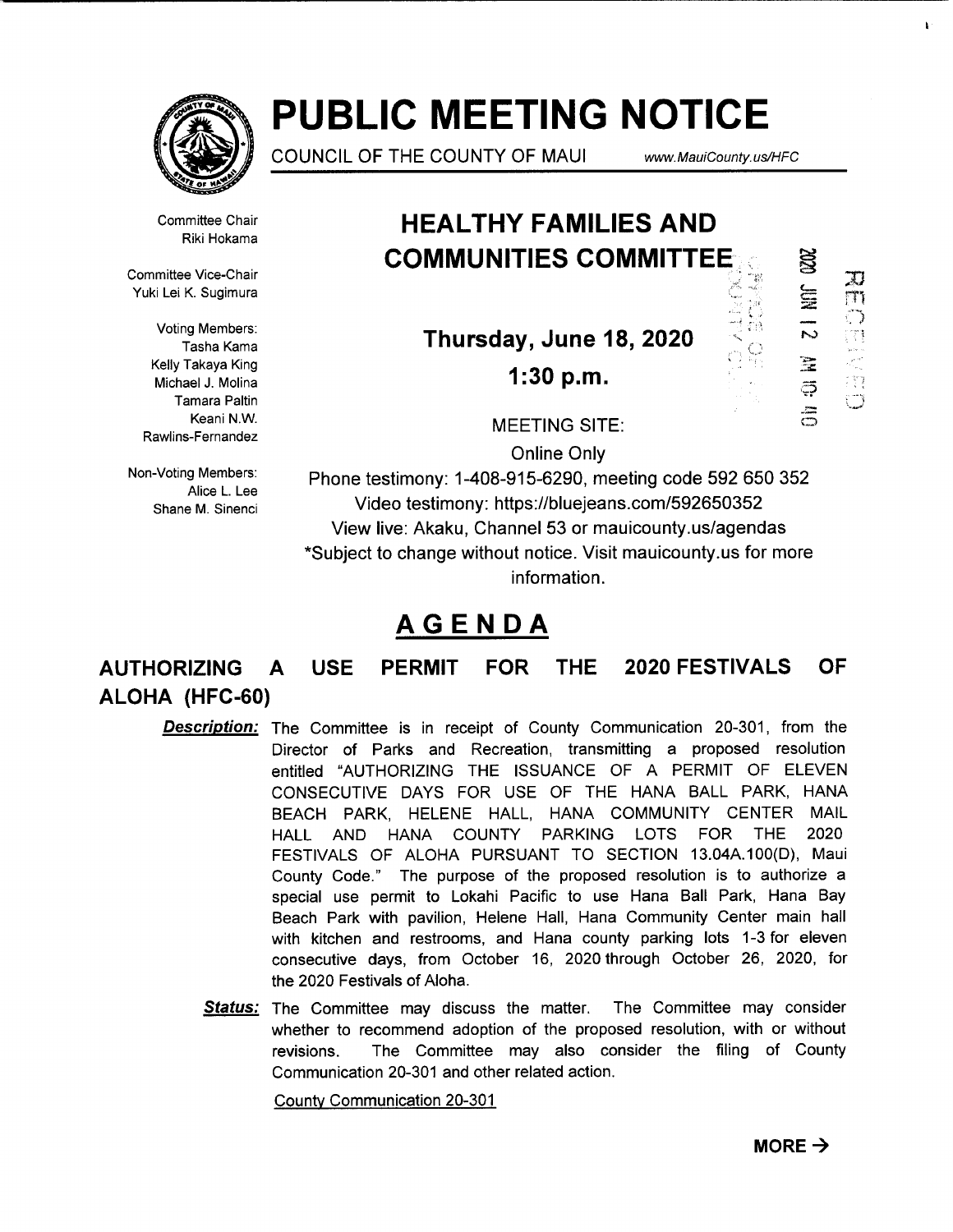# **MAUl AGRICULTURAL FESTIVAL AND 4-H LIVESTOCK FAIR, WAR MEMORIAL COMPLEX (HFC-19)**

**Description:** The Committee is in receipt of the following:

- 1. County Communication 19-197, from the Director of Parks and Recreation, transmitting a proposed resolution authorizing the issuance of a permit with greater duration than five consecutive days for use of the War Memorial Complex for the 2019 Maui Agricultural Festival and 4-H Livestock Fair pursuant to Section 13.04A.100(D), Maui County Code.
- 2. Correspondence dated March 11, 2020, from the Director of Parks and Recreation, transmitting a proposed resolution entitled "AUTHORIZING THE PROPOSED MAUl AGFEST & 4-H LIVESTOCK FAIR LICENSE AGREEMENT, PURSUANT TO SECTION 13.04A.1 00, MAUl COUNTY CODE." The purpose of the proposed resolution is to authorize the use of the War Memorial Complex special events arena and baseball fields, gymnasium and stadium parking lot for the proposed Maui AgFest & 4-H Livestock Fair, for the period 2020 through 2025, and to authorize the license period to extend in excess of five consecutive days per event.
- **Status:** The Committee may discuss the matter. The Committee may consider whether to recommend adoption of the proposed resolution noted in paragraph two, with or without revisions. The Committee may also consider the filing of County Communication 19-197, the correspondence, and other related action.

County Communication 19-197

Proposed Resolution 3-11-2020

## **CONCESSIONS AT COUNTY FACILITIES (HFC-13(10))**

- **Description:** In accordance with Rule 7(8) of the Rules of the Council, the Committee intends to discuss the matter with the Department of Parks and Recreation, including an update on administrative rules related to concessions at County facilities, the status of the implementation of administrative rules, and related issues.
	- **Status:** The Committee may discuss the matter. No legislative action will be taken.